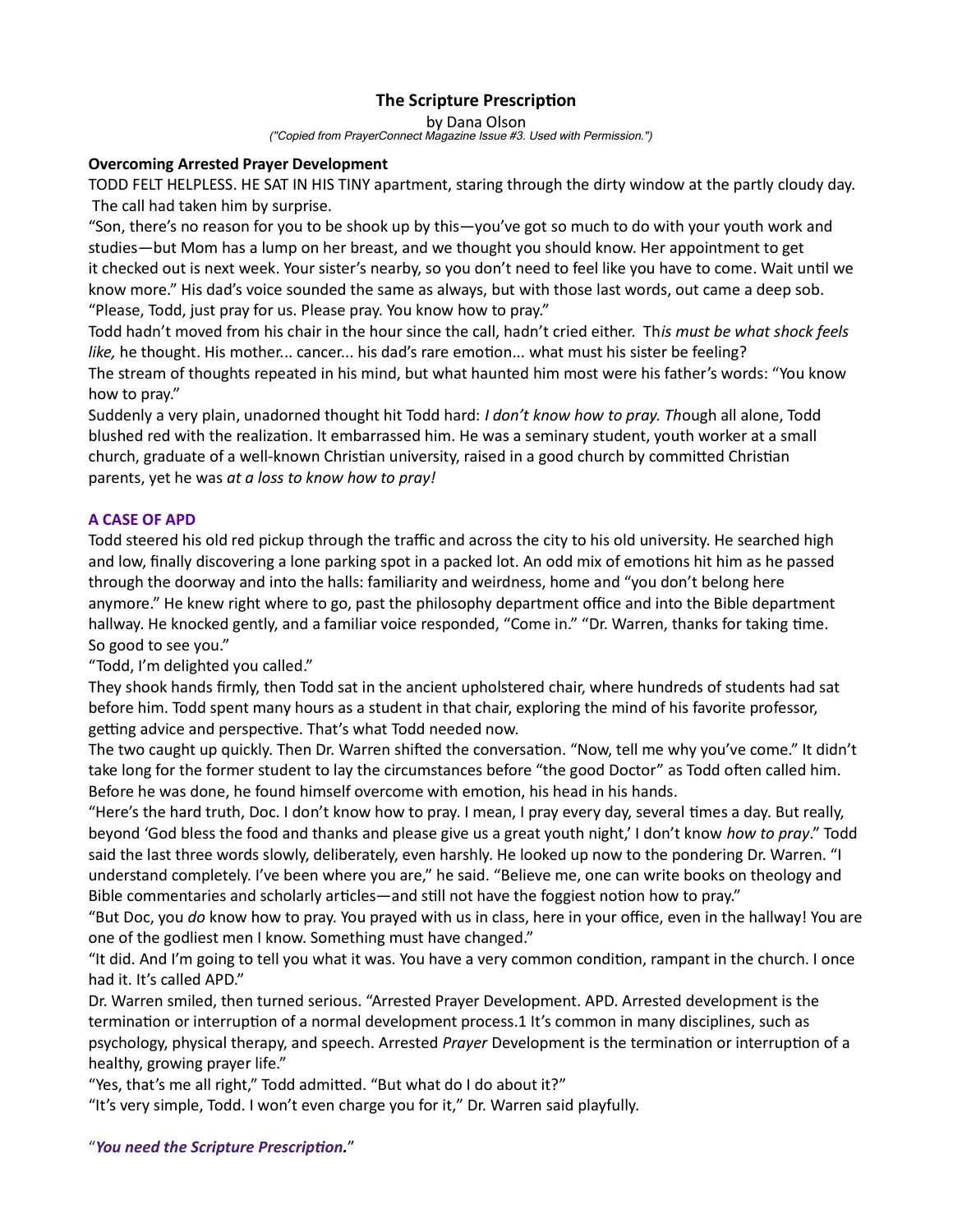Todd had a small notebook with him and he wrote the words down as Dr. Warren said them. The Bible is God's prescription for APD. The way to break through in your prayer life is to pray Scripture. Read Ephesians 6:17-18. Take the sword of the Spirit, the Word of God, praying in the Spirit. What God has brought together we ought not separate—the Bible and prayer. Pray the Bible!

"Church history is full of examples of great people of faith whose lives were revolutionized when they began the discipline of praying the Bible," Dr. Warren continued. "Martin Luther. George Müller. Hudson Taylor. Taylor's children would wake up in the night and find him reading the Bible and praying by candlelight. Müller said he struggled to keep his mind on prayer until he learned to pray with his Bible open. He would read, then pray, read, then pray. Müller realized that letting the Bible set the agenda led into all kinds of prayer, such as exaltation, confession of sin, making various requests, thanking God, and the like."

Dr. Warren's office was now a classroom. "Understand, Todd: this is what changed my prayer life. I was where you are now for a long time. I felt stuck in a giant rut. 'God bless the missionaries. God bless my family. God help me. Thanks for the food 'then, from reading about Christians of the past, and their prayer lives, and also reflecting on my study of the Bible, there it was. So obvious, I had to try it. Soon I was praying with God's Kingdom agenda in mind! I was praying God's will as God gave it to me. More than that—as I prayed Scripture I was getting to know God personally. He spoke to me through His Word as never before!

The Scripture Prescription is the way to overcome Arrested Prayer Development." Todd looked up from his notes to see Dr. Warren's eyes almost dancing. He couldn't help smiling. "Tell me what to do." As the teacher spoke, his student continued to scratch the words onto the page.

- Don't make this complicated!
- Keep it simple. NOT reciting memorized portions (the Lord's Prayer).
- Choose a book of the Bible.
- Read a few verses each day (a paragraph or literary unit).
- Reflect on what you've read, jotting a few notes as thoughts come to mind.
- Ask, "Lord, how should I pray?"
- Read the verses again, slowly, chew on them.
- Then PRAY!

"As you do this, Todd, it may seem awkward at first. It was for me. But, I can't stress this enough, keep on doing it! Don't stop. Make it a daily habit. A few verses a day, read-reflect-pray. And like taking a medication day after day, over time a whole new world of prayer will open up to you. You will be amazed."

#### A GREATER KINGDOM AGENDA

Todd reviewed his notes early the next morning, sitting at his simple kitchen table. He fondly thought of Dr. Warren's big bear hug when Todd left the office. "God will heal your mother, Todd, on earth here, or in glory forever. Either way, I am excited for you because you're going to learn to pray in a way that can transform your life, and all those you influence, for years to come."

Todd had already been reading in 1 John, so that's where he turned. But instead of reading for a few minutes and then praying briefly for the day as he normally did, today he tried Dr. Warren's method. Here is what he wrote down in the notebook for that day:

- 1 John 3:16-18
- Jesus is our great example of love.
- What does it mean to "lay down our lives for the brothers"?
- Pray for persecuted Christians who are laying down their lives today for Christ.
- Help me be generous with others— don't let me "walk on by."
- Why are we tempted to talk about love but not really live that way?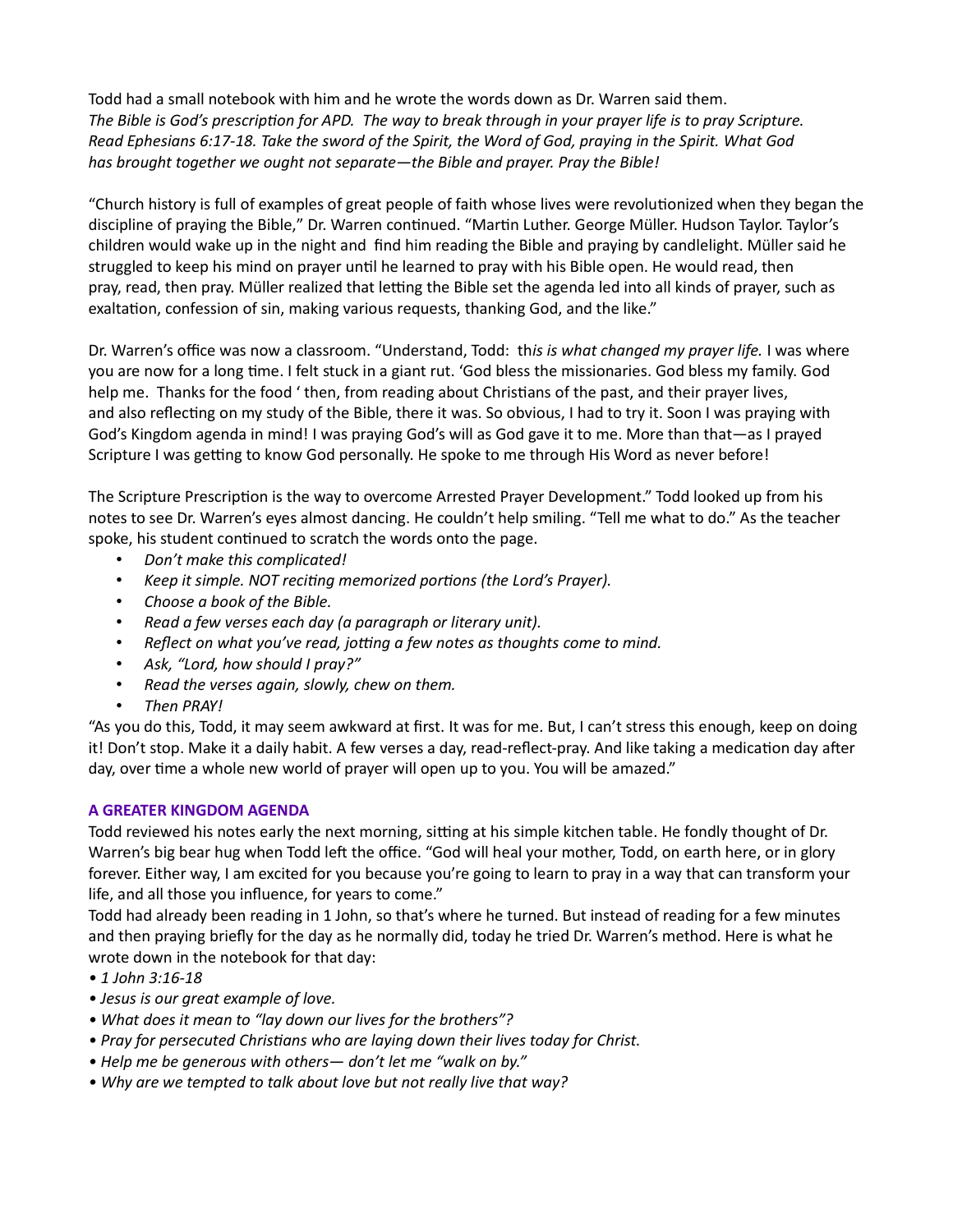He read the passage twice, reviewed the notes he had jotted, reflected for a few moments, and then prayed. After praying through these thoughts, a couple specific examples came to mind of people he really needed God's help to love. He prayed for them by name. When he prayed for his mother's health, his dad and sister, and a few other items he kept on a list.

Afterward, Todd had a clear realization: With his old way of praying, he would not have prayed about loving the difficult people in his life. He would not have prayed for persecuted Christians, and he probably wouldn't have thanked God that Jesus laid down His life for him. Praying the Bible had pushed him to pray with a greater Kingdom agenda, to pray specifics he wouldn't have thought of otherwise.

It was a start for Todd. Day after day he continued. Some days the praying came quickly and easily. Other days it felt painful! But Todd didn't stop. First, 2 and 3 John, then Ezra and Nehemiah in the Old Testament, then back to Jude and Revelation. Todd prayed through them all.

#### PRAYER FOR REAL

"Todd, thanks for your call. How's your mother doing?" "Thanks for asking. She had surgery, and is doing fairly well. There is followup treatment. I spent Christmas there, and it was a special time for our family." "And how's your prayer life, my friend?" "Doc, that's why I called. I can't thank you enough. It's awesome. Praying God's Word has completely changed my prayer life. It's been several months now, and I'm sure I've got a lot more to learn, but wow, I can pray for an hour and not even think about it. And when I'm praying with others in my small group— or with our church staff or the youth— consistently things I've been praying in the Bible will come out of me. Our pastor even said, 'Todd, you pray with such insight and depth, please tell us about it.' "As a result, I got to teach the Scripture Prescription to our staff. I'm teaching our youth council leaders, too!

Doc, I'm not saying it's perfection every day. But you were so right. Over time my prayer life has gotten healthier and my walk with God deeper. My walk with God is so much more intimate, and personal, and real!" Todd could hear Dr. Warren's smile in his voice: "Whatever you do, don't stopping battling APD. This prescription has changed you, and it can change your youth group, and your church. Thanks be to God!"

1 Thanks to Dr. Ned Stringham for his explanation of arrested development, many years ago. Also, seed ideas for this method of praying Scripture were discovered long ago in the powerful sermon, "The Power That Wields the Weapon," by Dr. John Piper.

DANA OLSON is senior pastor of Faith Baptist Fellowship, Sioux Falls, SD. He directed Prayer First, the prayer mobilization ministry of Converge Worldwide (BGC), for 13 years. He is chairman emeritus of the Denominational Prayer Leaders Network. This story is a compilation of prayer experiences. Dana's use of the name Dr. Warren is a tribute to his friend and mentor Dr. Warren Wiersbe.

# Todd 's notes from Dr. Warren:

# T H E P OW E R OF PR AY ING THE TRUTH

An example of Scripture praying in the Bible:

Acts 4, the church responds to persecution by praying Psalm 2:1-2. It gave them boldness and confidence that God was in control! Responding to temptation with Scripture: Jesus Himself answered the temptations of Satan with truth from God's Word. "It is written. . ." Jesus said again and again. We can say, "It is written!" When faced with a grave threat: Jehoshaphat echoed the prayer of Solomon in calling upon the Lord for help. Compare 2 Chronicles 20 (Jehoshaphat) with 2 Chronicles 6 (Solomon). We can echo the prayers of Jesus, Paul, Hanna h, the kings, and more.